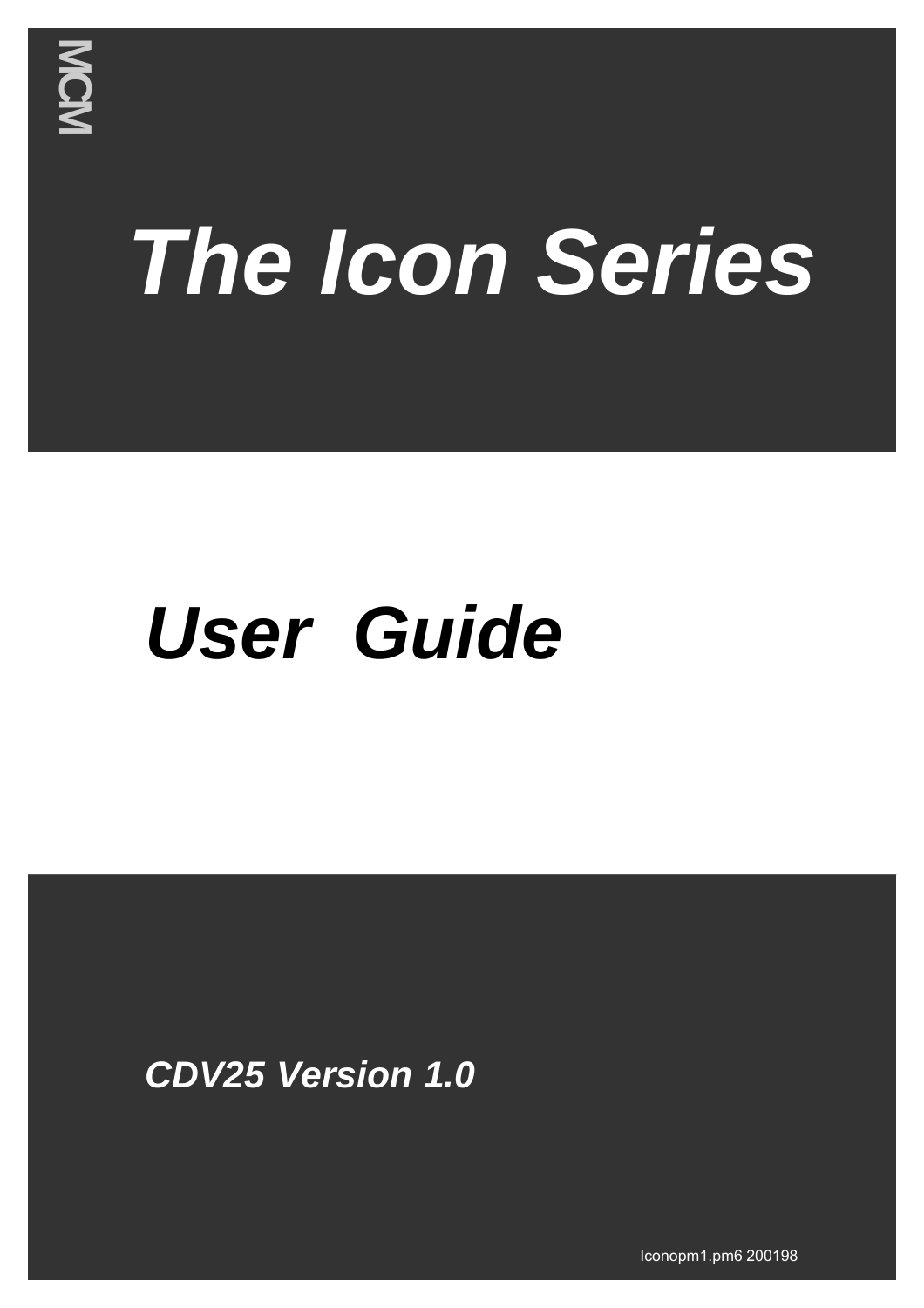| Contents – 2                                                                                                             |  |
|--------------------------------------------------------------------------------------------------------------------------|--|
| Terms you need to Know - Terms 3                                                                                         |  |
| Keypad Indicators - 4                                                                                                    |  |
| Keypad Keys ––––––––––––––––––––––––––––5                                                                                |  |
| User Functions with Partitioned Systems<br>Arming an Area with a User code – 6<br>Disarming an Area with a User Code - 7 |  |
| User Code - Programming – 2008                                                                                           |  |
| Master Code - Programming - 2008                                                                                         |  |
| Test Functions - 11                                                                                                      |  |
| Clock Functions ————————————————12                                                                                       |  |
| Warranty 13                                                                                                              |  |
| <b>Section List</b>                                                                                                      |  |
| Important Information – 16                                                                                               |  |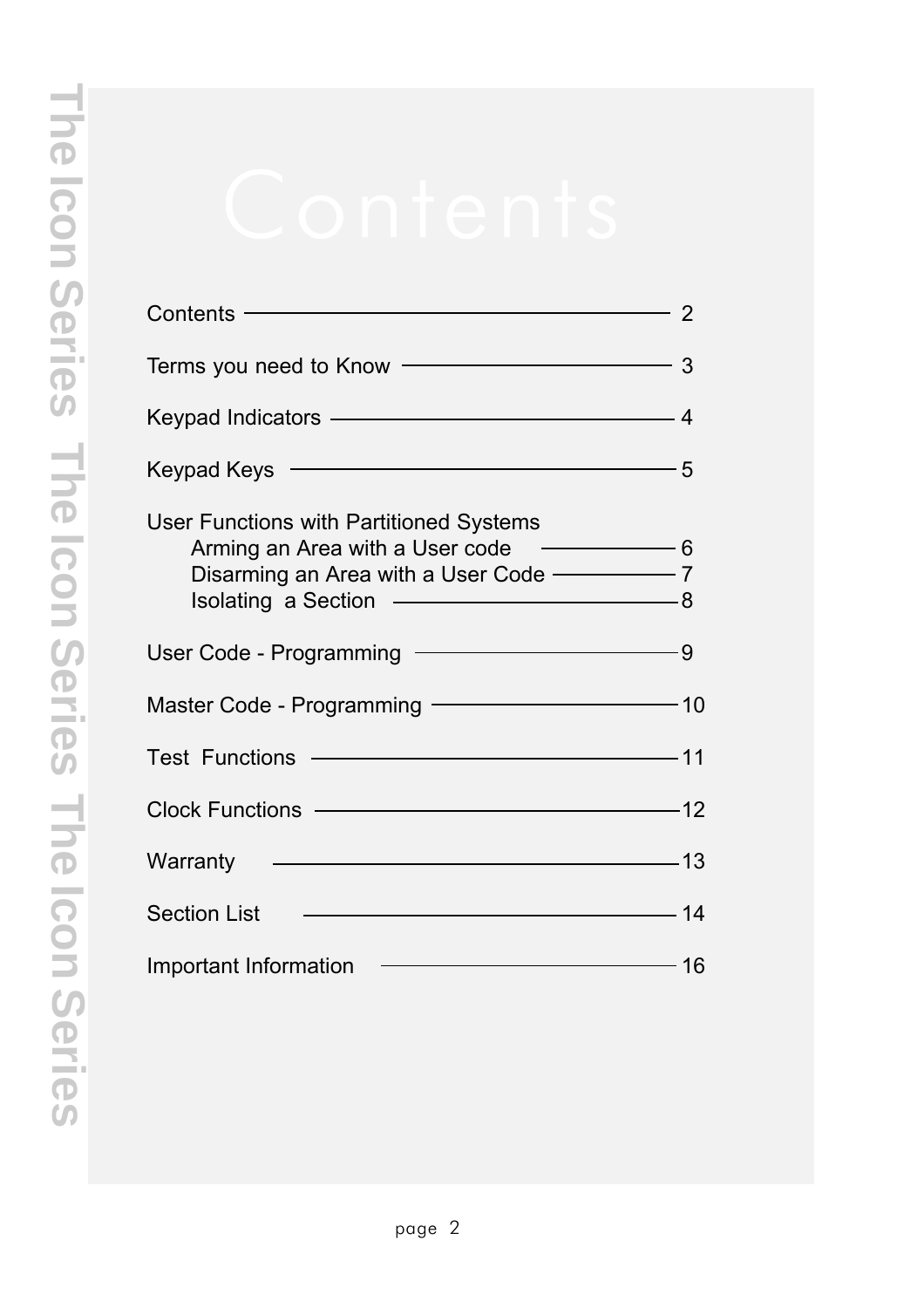**Terms .....you may need to know**

Alarm **Alarm** -The state of a security system when an armed sensor has been activated. Area **And Act Act A** group of sections that may be independantly armed and disarmed. A security system may have several areas. Area Off **-All** sections that are programmed for that Area are Disarmed, except sections programmed for 24 Hour mode. Area On **-All** sections that are programmed for that Area are Armed except a section which is isolated. **Arming** -To place a section or panel ready to accept an alarm. *Central Station* -A place where alarms are received and appropriate action taken in response to the alarm. **Door Contact** -A sensor which detects the opening of a door. **Entry Timer -A** timer that is used to delay the activation of an alarm **Exit Timer -A** timer used to delay the arming of an Exit /Entry section. **Isolate -To** inhibit or bypass one or more sections from arming. *Passive Infra Red* -A sensor which detects movement by sensing sudden changes in Infra Red temperature e.g. Body Heat **Plug Pack** -A transformer which converts the 240 VAC Mains Power to 16 VAC to run the Security System. **Sealed** -When a section is Armed and has not been activated. **Silent Section** -A section may be programmed to be silent. i.e. does not trigger the siren or strobe in alarm. **Siren Timer -A** timer used to limit the running time of the siren.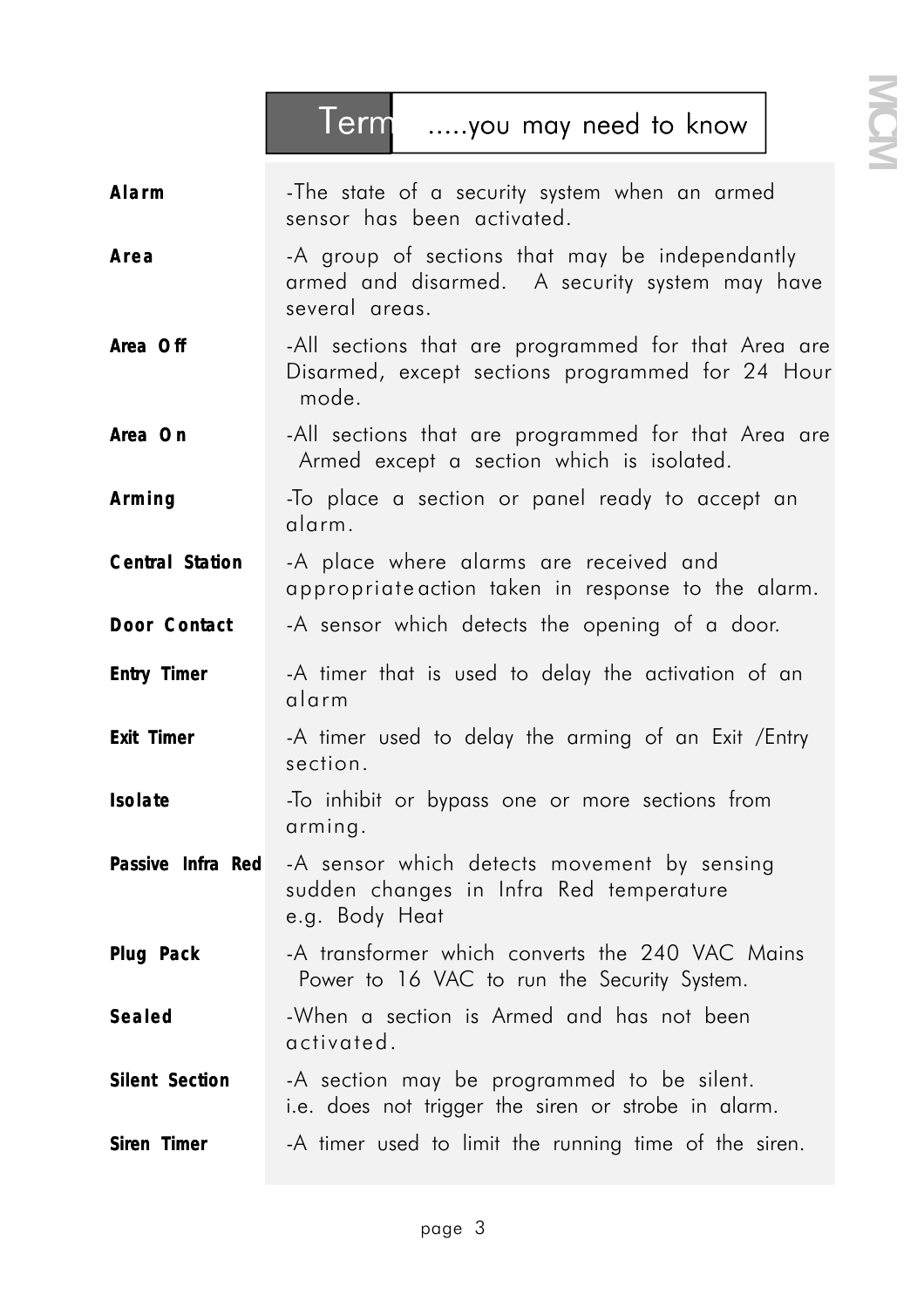### **Keypad - Indicators**

*Section Lights* There are up to 48 section lights on the keypad.

- When the Area is in the **OFF** mode, the sections for that area are not armed (except for 24 hour sections) and the Section Lights indicate the condition of the sensor. When the Section Light is ON, the sensor is activated e.g. door contact detecting door open or motion detector sensing movement. When the Section Light is OFF the sensor is not activated.

- When the Area is in the **ON** mode, the sections for that area are armed. If the section light is Flashing the sensor is activated and triggers the siren and strobe light (unless programmed to be silent). This alarm is transmitted to the Central Station. When the light is out the section is not activated.

When the Area has been Armed, an exit timer starts and holds the sections that have been programmed for Exit delay disarmed. This allows the user to exit the premises without activating the alarm.

- When the Area is armed, and the Exit timer has finished, Entry into the premises can be made via a section that has Entry delay. This will start the Entry delay. If the Area is disarmed before the Entry Delay Timer expires, there will be no alarm.

*Program Light*- When fitted, this Light will be ON when a Master code is entered and the user codes are being viewed or changed. Program Light is also On when a user code is in Isolate or Test modes.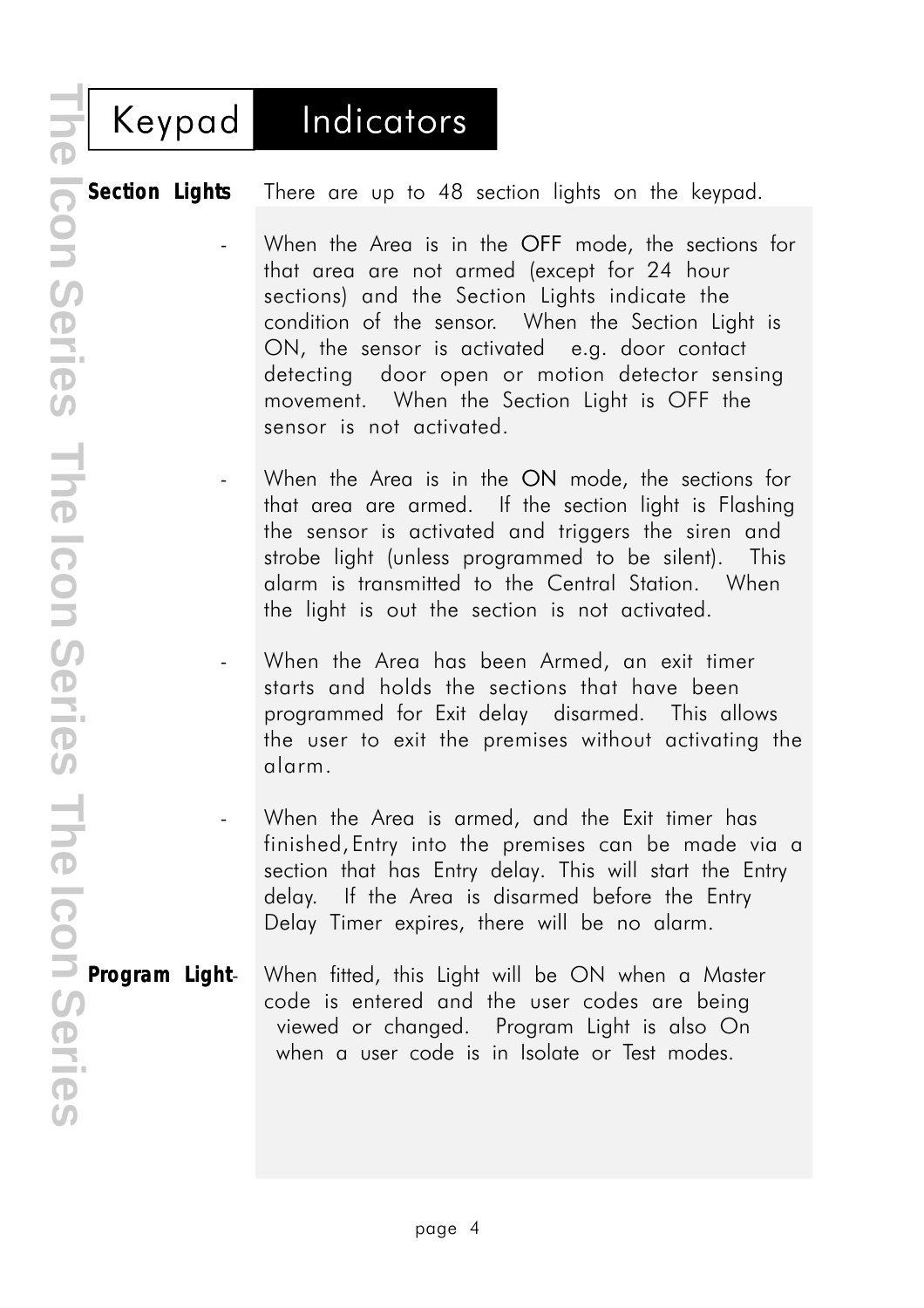| Keypad                                 | Indicators<br>$\dots$ .cont'd                                                                        |  |
|----------------------------------------|------------------------------------------------------------------------------------------------------|--|
| <b>Power Light</b>                     | This light is normally ON. This indicates that the Plug<br>Pack power and backup battery are normal. |  |
|                                        | When the mains has failed the power light will<br>single flash.                                      |  |
|                                        | When the battery is low in voltage, the power light<br>will double flash.                            |  |
|                                        | Fast flashing while in Program mode.                                                                 |  |
| Area                                   | ON when the Area is armed.                                                                           |  |
|                                        | Single flash when the Area is armed and the<br>Exit timer is running.                                |  |
|                                        | Double flash when a section in Alarm for that Area<br>or the Entry timer is running.                 |  |
|                                        | OFF indicates Area is not Armed.                                                                     |  |
| Keypad                                 | <u>Keys</u>                                                                                          |  |
| 0 - 9 Keys<br><b>Contract Contract</b> | Used to enter numeric Codes or select Functions.                                                     |  |
| Test Key -                             | Used when a valid User Code has been entered to<br>enter Test mode.                                  |  |
| Isolate Key -                          | Used when a valid User Code has been entered to<br>Isolate a section, while Arming the System.       |  |
| Partial Key -                          | Used when a valid User Code has been entered to<br>select which Area is to be armed or disarmed      |  |
| Off Key<br>$\blacksquare$              | Used when a valid User Code has been entered to<br>Disarm all areas assigned to that user code.      |  |
| On Key<br>$\blacksquare$               | Used when a valid User Code has been entered to<br>Arm the Area or Areas assigned to that user code. |  |

MOM

**MCM Electronics MCM Electronics MCM Electronics**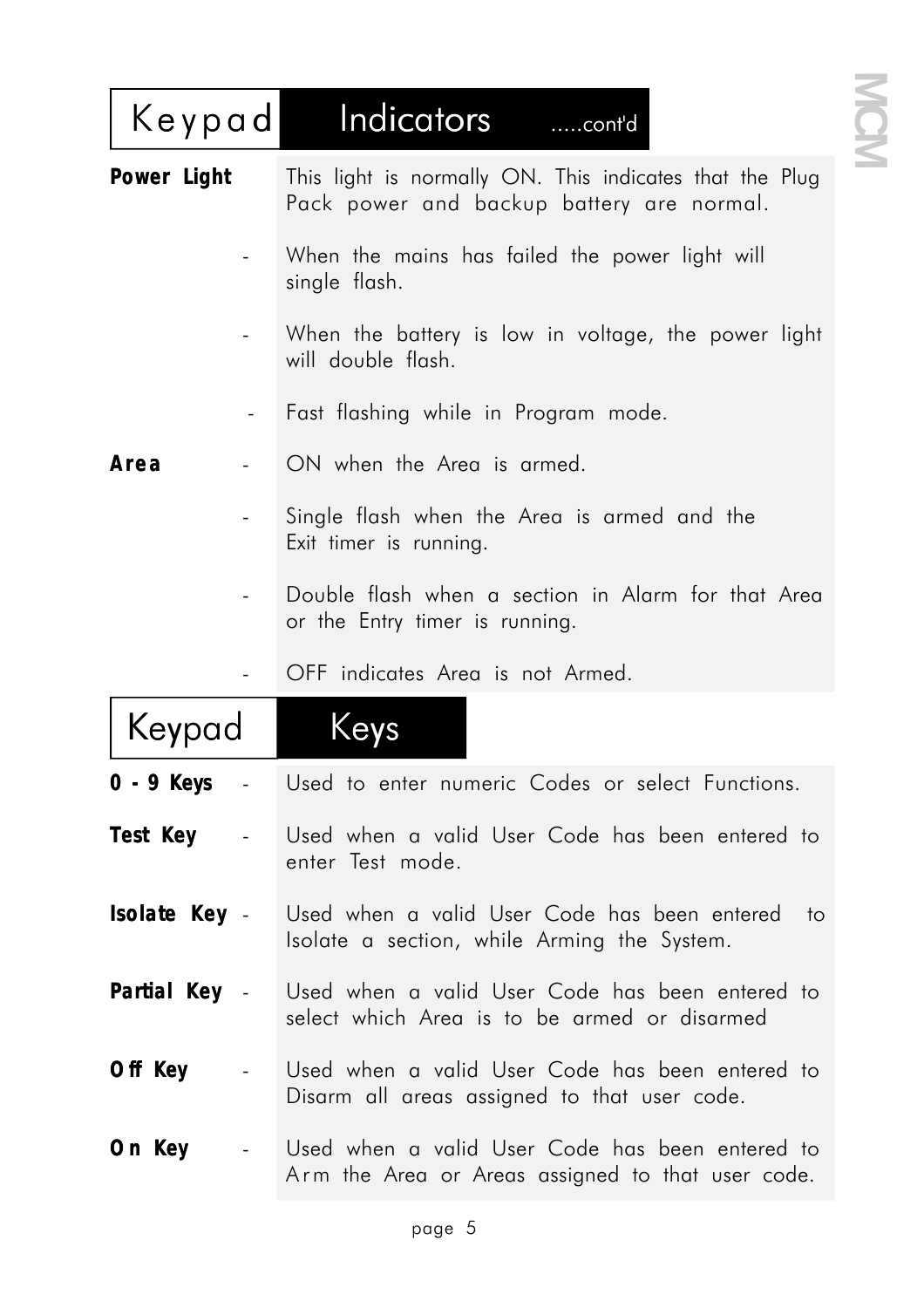### **Arming** Areas with a **User Code**

- 1. User codes may be allocated to control any combination of Areas and can only Arm and Disarm these preprogrammed Areas.
- 2. An Area will not Arm unless all section lights in the Area are out or the section is Isolated.
- 3. If a Section is already Isolated before Arming, it will remain Isolated until the Area is Disarmed.
- 4. Power light should be ON and not flashing. (Unless Partial or Isolate keys have been pressed.)
- 5. Any section may be programmed to have Exit Time. The Exit Timer starts as soon as the Area is Armed and the Area light starts flashing. The beeper beeps while the Exit timer is running.
- 6. Exit only via programmed Exit/Entry sections in the area that is being Armed.
- 7. If the Exit / Entry sections are not sealed when the exit timer expires then the siren will give a 2 second warning and the entry timer is started. If the area is not turned OFF before the entry time expires a full siren / strobe and alarm transmission to the Central Station will occur.
- 8. When a user code is entered, all the Areas that the code is permitted to control are selected for arming. To limit which areas are selected, the Part or Partial key may be pressed. Specific Areas may then be selected for Arming.
- 9. When Partial Area arming is selected, the area indicators will be ON if the Area is Armed, OFF if the Area is not Armed or flashing if it is selected for partial Area Arming.

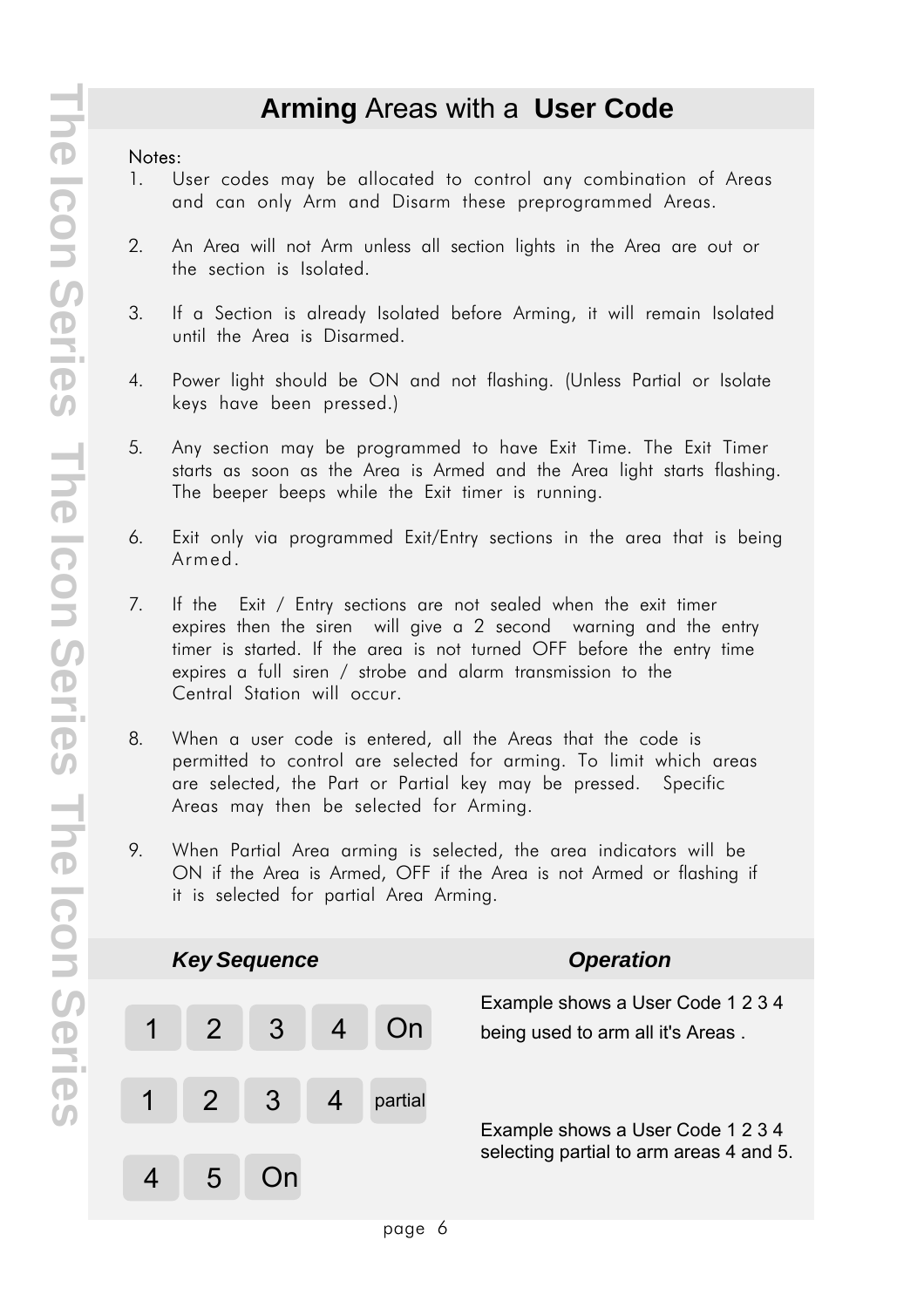### **Disarming** Areas with a **User Code**

- 1. User codes can be allocated to control any combination of Areas and can only Arm and Disarm these preprogrammed Areas.
- 2. This key sequence also acknowledges or silences the siren / strobe if an alarm is activated.
- 3. When a user code is entered, all the areas that the code is permitted to control are selected for disarming. To limit which areas are selected, the partial key may be pressed then specific Areas may be selected for Disarming.
- 4. All non 24 hour sections that are isolated will be De-Isolated when an area is disarmed.

|         | Key Sequence |                 | <i><b>Operation</b></i>                                                                                           |
|---------|--------------|-----------------|-------------------------------------------------------------------------------------------------------------------|
|         |              | 1 2 3 4 Off     | Example shows a User Code 1 2 3 4<br>being used to dis-arm all it's Areas.<br>(Isolated Sections will Slow Flash) |
|         |              | 1 2 3 4 partial | Example shows a User Code 1 2 3 4<br>selecting partial mode to dis-arm                                            |
| 4 5 Off |              |                 | areas 4 and 5.                                                                                                    |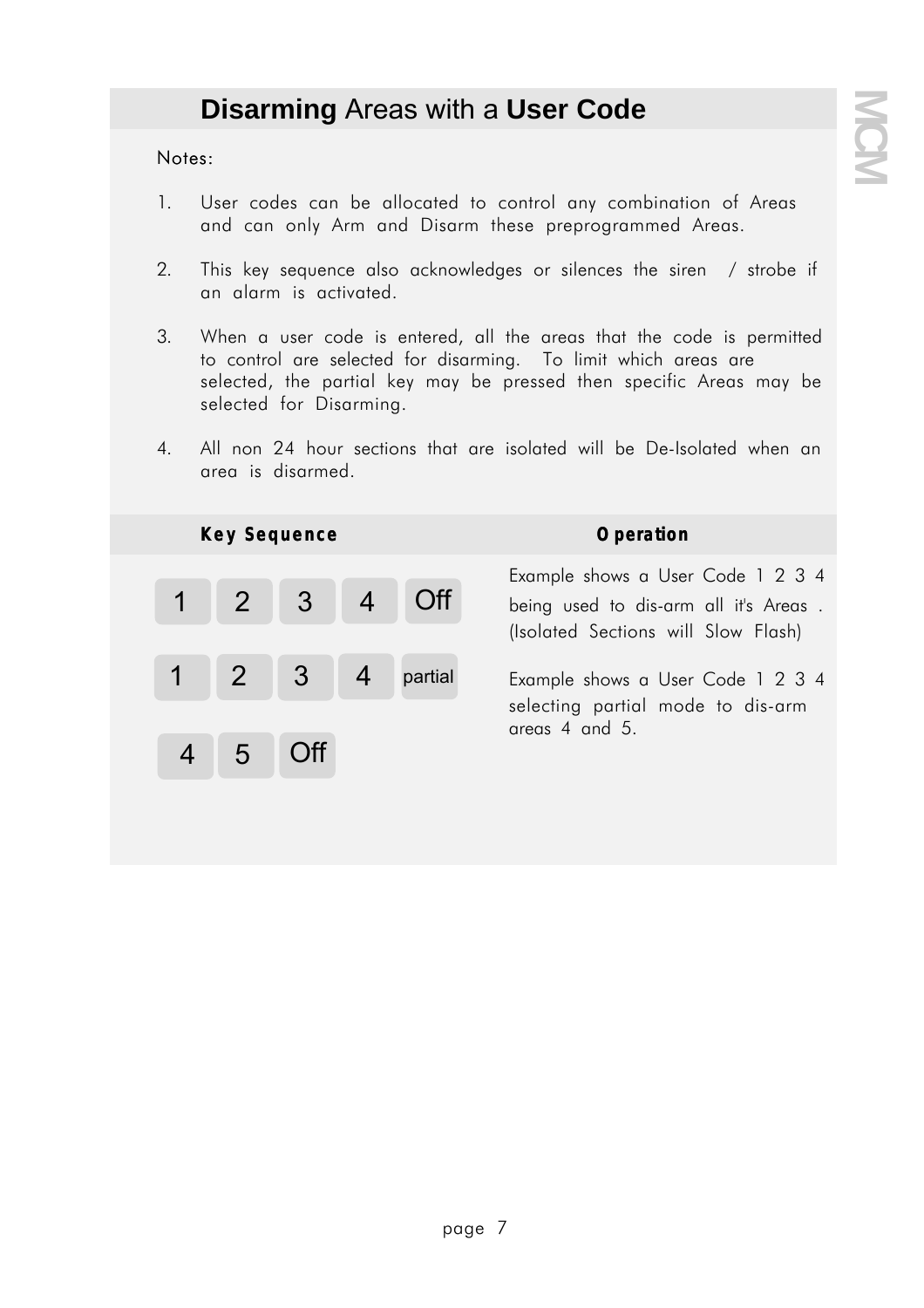### **Isolating** a **Section**

- 1. When a valid user code has been entered and the isolate key has been pressed, all isolated sections will be Slow Flashing. Any section may be Selected or De - Selected and only sections that are Slow Flashing will be isolated when the Area is On .
- 2. An Area may be armed or disarmed with sections Isolated. Only sections that are allocated to the Area being armed may be isolated. Any other section that has been selected for isolation will be ignored.
- 3. If disarming an area then only 24 hour sections may be isolated.
- 4. When entering section numbers a two digit number must be used.
- 5. Only valid section numbers may be entered.
- 6. Non 24 hour sections are automatically de-isolated when the Area is turned OFF.

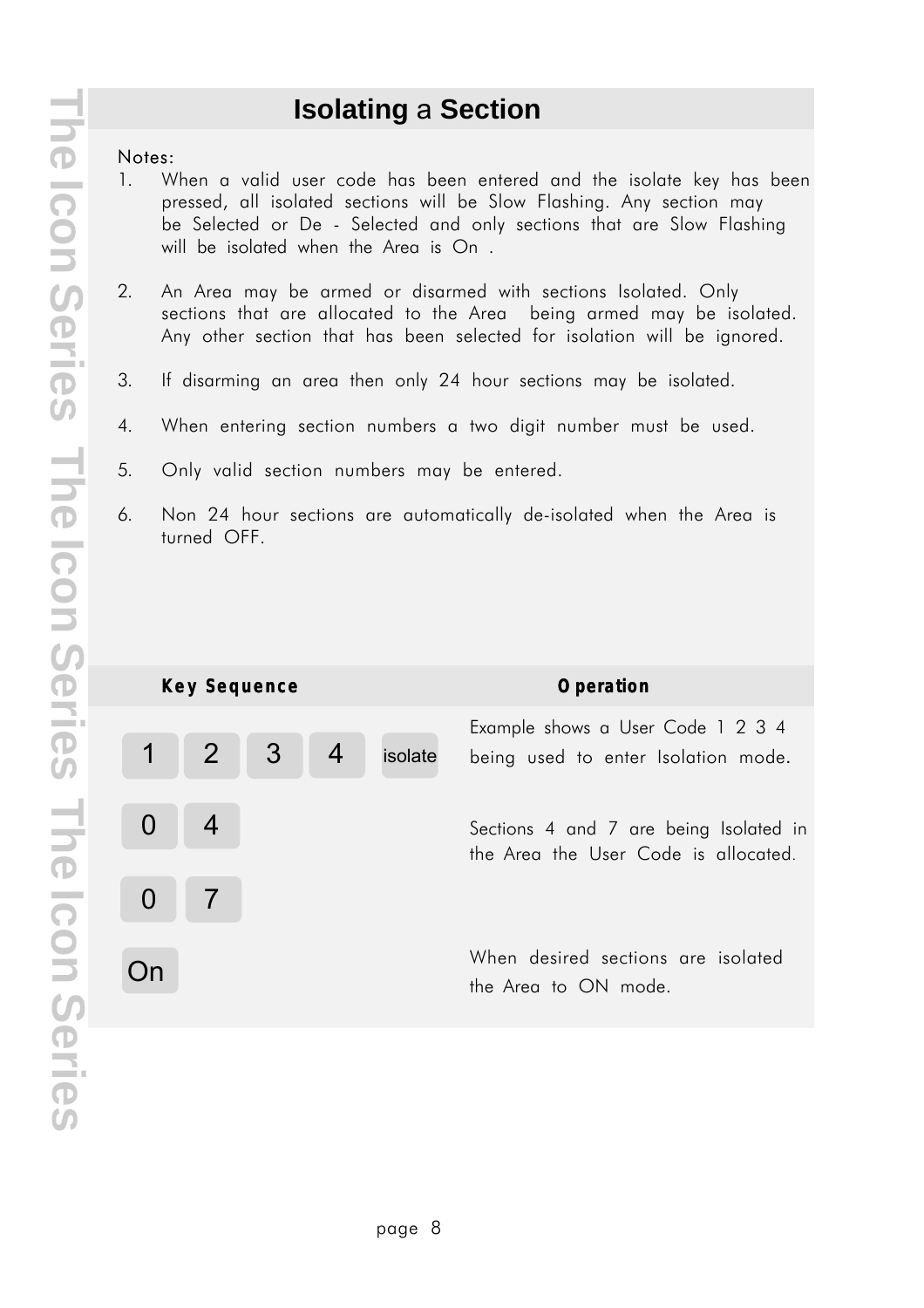**MCM Electronics MCM Electronics MCM Electronics**

### **Changing User Codes** Functions 01-90

### **Notes:**

- 1. Default User Code 01 is.. 1111 with Areas 1,2,3,4,5,6, 7,8.
- 2. User codes are 4 digits long and can be allocated to control any combination of areas.
- 3. User codes are used to change the status of panel, isolate sections or acknowledge alarms.
- 4. User codes cannot be the same or within one count of another User code or be the first 4 digits of the 6 digit Master Code or Technician Code.
- 5. To change User codes all areas must be in the OFF mode.
- 6. Area 7 is not a physical area but is used to limit access to panel test functions and print requests. (Enable area 7 for the user code that will be used for test functions and print requests.)
- 7. Area 8 is not a physical area but is used to inhibit a user's abitlity to isolate a section.
- 8. **To delete a user code** enter the isolate key as the new code.



page 9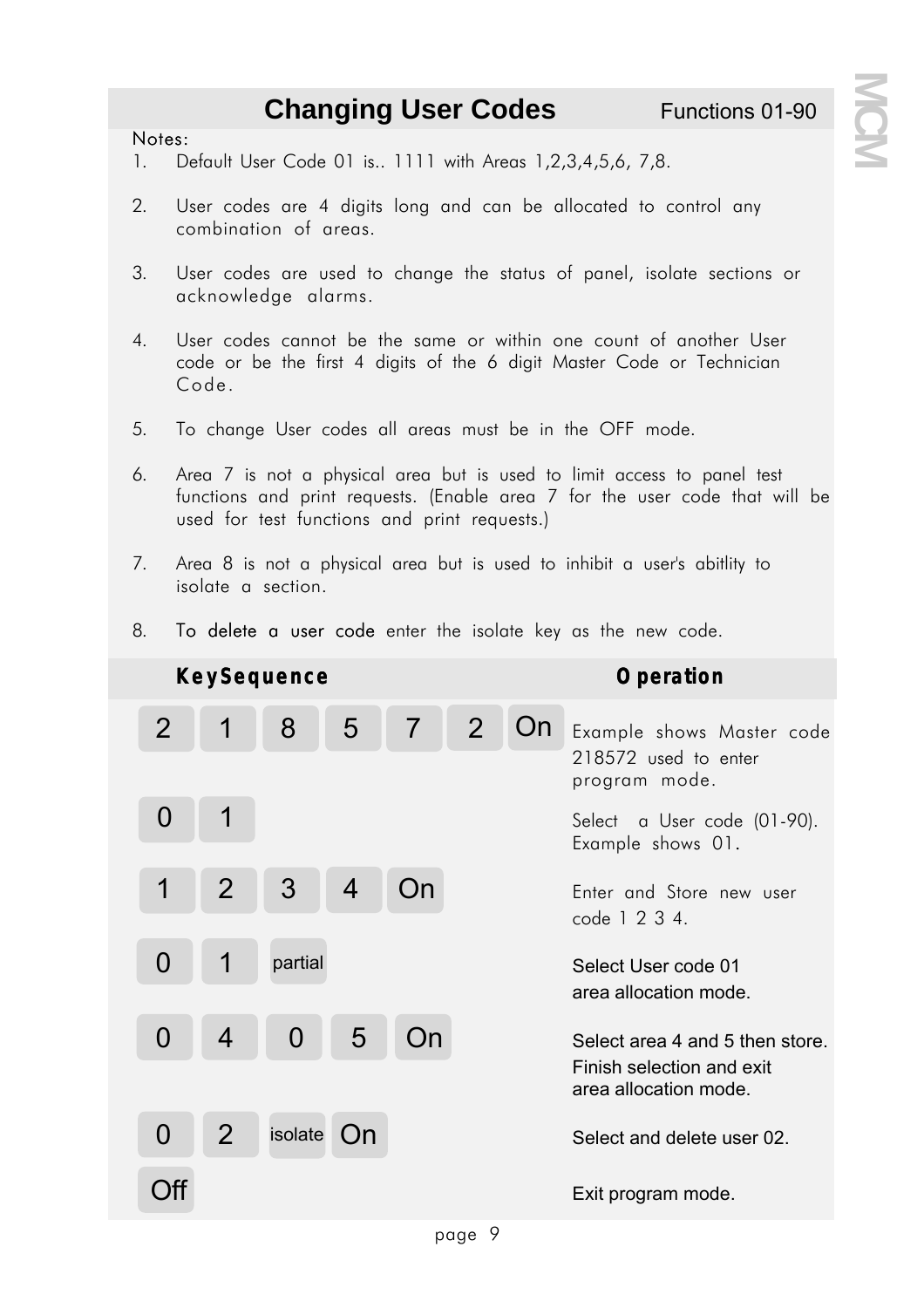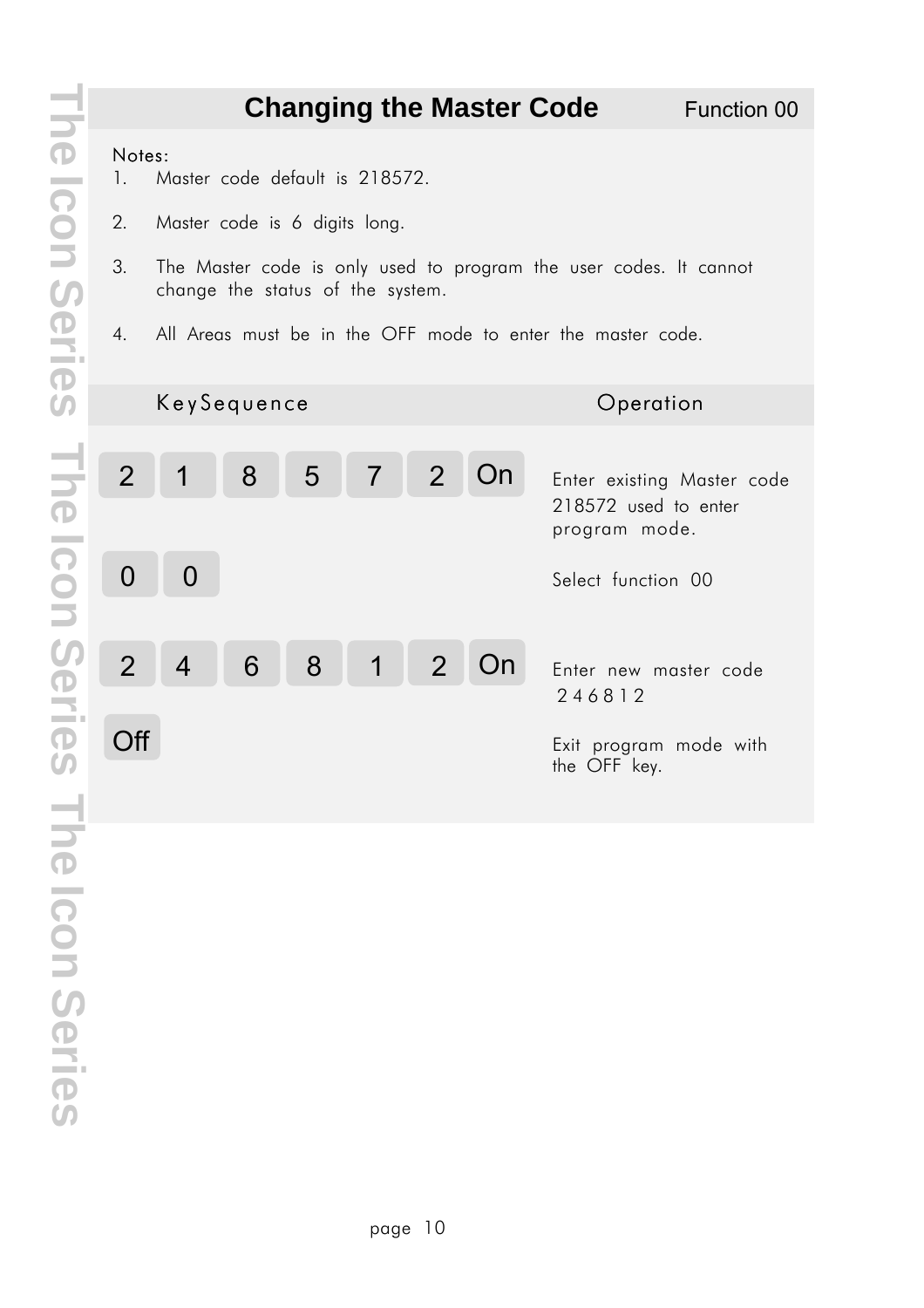### **Test Functions**

- 1. Test your system regularly and this will keep you familiar with the system and confident in the systems operation.
- 2. Maximum testing time is 10 minutes.
- 3. All Areas must be in the OFF mode before entering test mode.
- 4. Test modes described below.
	- **Test 1** *Walk test* Beeper and section light operates. This test enables the user to walk around and activate sensors and check correct operation of sensors.
	- **Test 2**  *Siren test* Siren sounds for 3 seconds.
	- **Test 3** Strobe test Strobe operates unitl next key press.
	- **Test 4** *Test all lights and beeper* operates until the next key is pressed - used to check operation of lights and beeper.
	- **Test 5**  *Recall Last Alarm* last alarm flashes until next key press.
	- **Test 71**  *Print a report* of the last 150 events in the Event log.
	- **Test 70** *Print a report* of the all the events in the Event log (1000).
	- Test mode is exited. Abort print report by pressing any key. **Test 9** - (Dialler Only) Sends a *Test Message* to the Central station. Test mode is exited.

|                | KeySequence                 |  |             | Operation                                                           |
|----------------|-----------------------------|--|-------------|---------------------------------------------------------------------|
|                | $1 \quad 2 \quad 3 \quad 4$ |  | <b>Test</b> | Example shows a User Code 1 2 3 4<br>being used to enter test mode. |
|                |                             |  |             | Test 1 started - walk test                                          |
| $\overline{2}$ |                             |  |             | Test 2 started - siren test                                         |
|                |                             |  |             | Exit test mode.                                                     |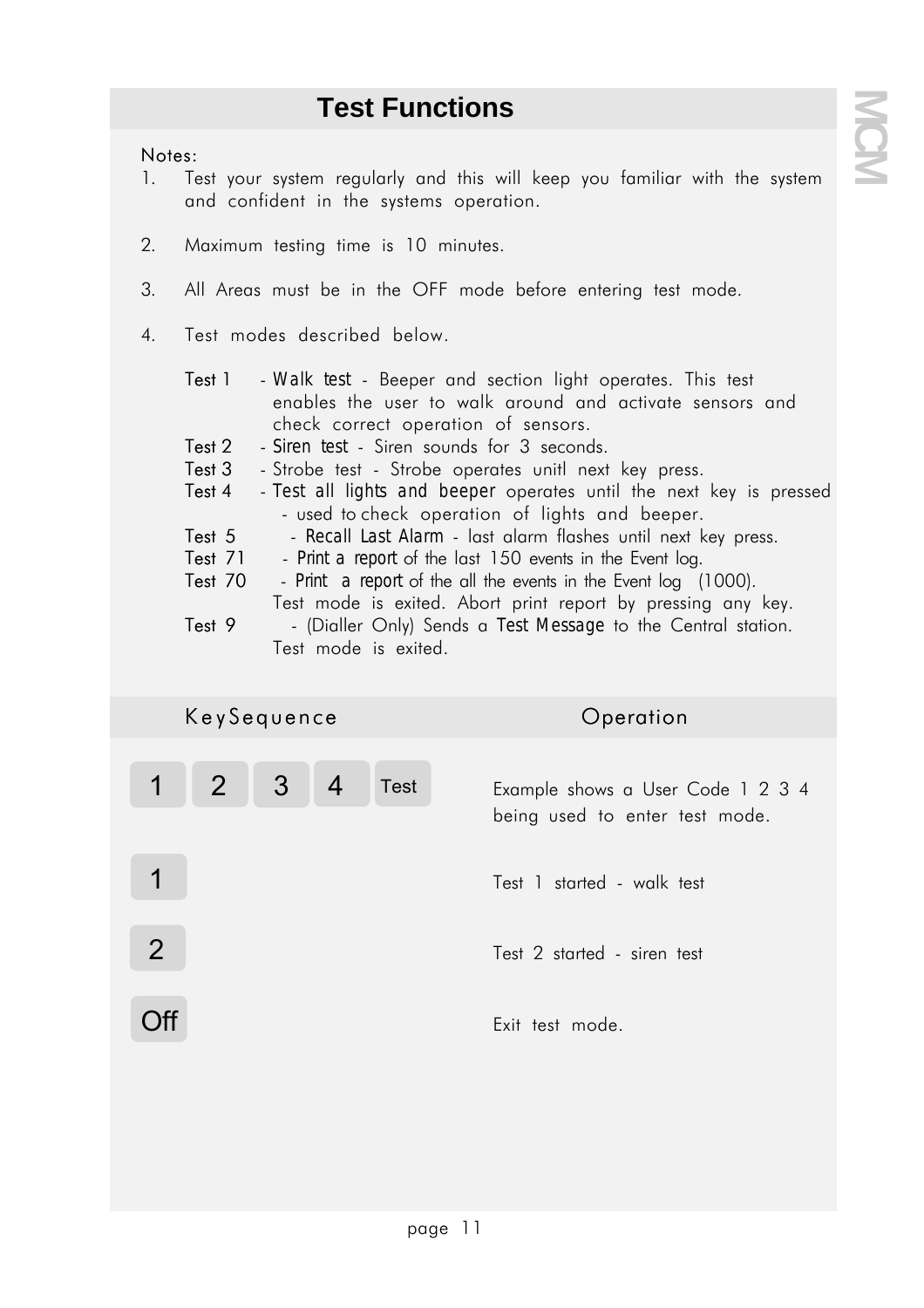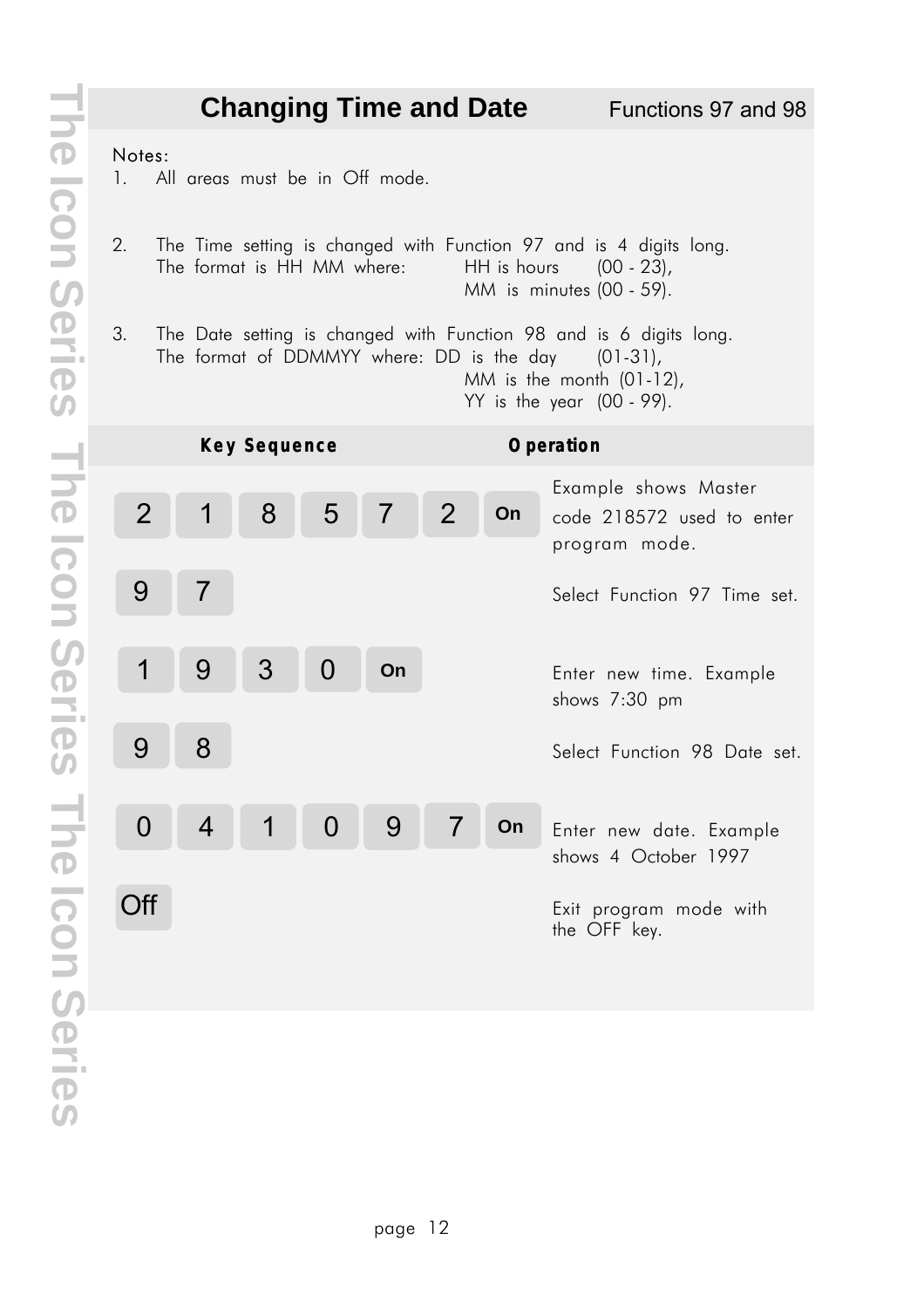### **Warranty Statement**

MCM Electronics Pty Ltd., the Manufacturer warrants its manufactured equipment to be free from defects in material and workmanship for a period of twelve (12) months from the date of manufacture as indicated by the date stamp and/or serial number on the product.

Defective units returned by the buyer at his own expense during this period will be repaired (or replaced at the option of the Manufacturer) with an equivalent piece of re-manufactured and tested equipment.

The repaired or replaced equipment is then warranted for the balance of the initial warranty period or for thirty (30) days, whichever is longer.

The repair or replacement will be without charge provided that the equipment has not been subjected to electrical or physical misuse or to unauthorised repair or modification.

The foregoing warranty is in lieu of all other warranties, express or implied, including, but not limited to, merchantability or fitness for a particular purpose.

The purchaser's exclusive remedy with respect to any and all losses or damages resulting from any cause whatsoever, shall be repair or replacement as specified above.

The Manufacturer shall in no event be liable for any consequential or incidental damages, however occasioned, whether by negligence or otherwise.

No suit or action shall be brought against the Manufacturer more than one (1) year after the accrual of the cause of action therefore.

No agent, employee or representative of the Manufacturer nor any other person is authorised to modify this warranty in any respect. This warranty gives you specific legal rights and you may also have other rights which vary from state to state.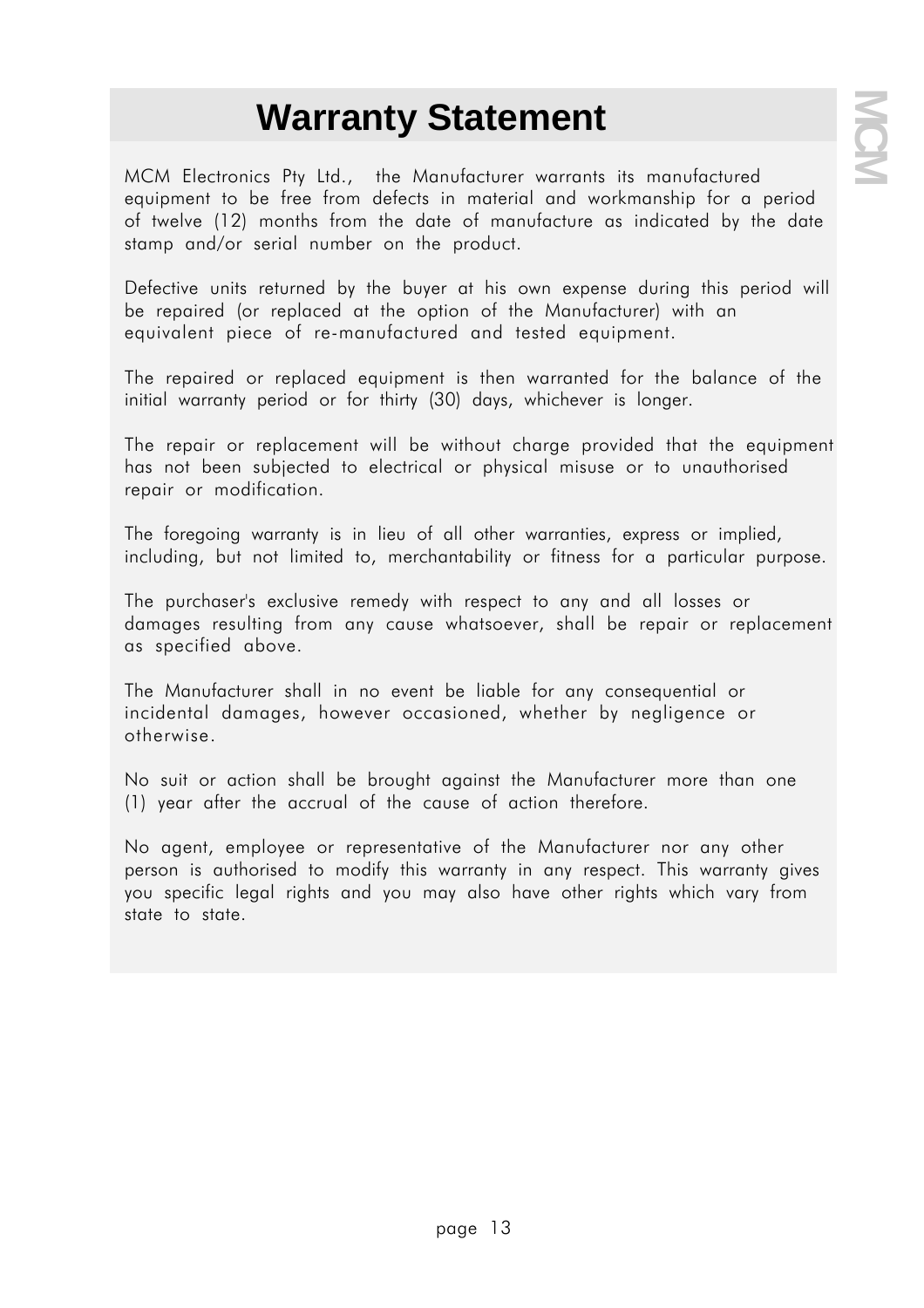| Section List         | <b>AREAS</b> | ENTRY/EXIT | 24HR |
|----------------------|--------------|------------|------|
| $\mathbf{1}$         |              |            |      |
| $\sqrt{2}$           |              |            |      |
| $\mathsf 3$          |              |            |      |
| $\overline{4}$       |              |            |      |
| $\sqrt{5}$           |              |            |      |
| $\acute{\mathrm{o}}$ |              |            |      |
| $\overline{7}$       |              |            |      |
| $\,8\,$              |              |            |      |
| $\,9$                |              |            |      |
| 10                   |              |            |      |
| 11                   |              |            |      |
| 12                   |              |            |      |
| 13                   |              |            |      |
| 14                   |              |            |      |
| 15                   |              |            |      |
| 16                   |              |            |      |
| $17\,$               |              |            |      |
| $18\,$               |              |            |      |
| $19$                 |              |            |      |
| $20\,$               |              |            |      |
| 21                   |              |            |      |
| $22\,$               |              |            |      |
| $23\,$               |              |            |      |
| 24                   |              |            |      |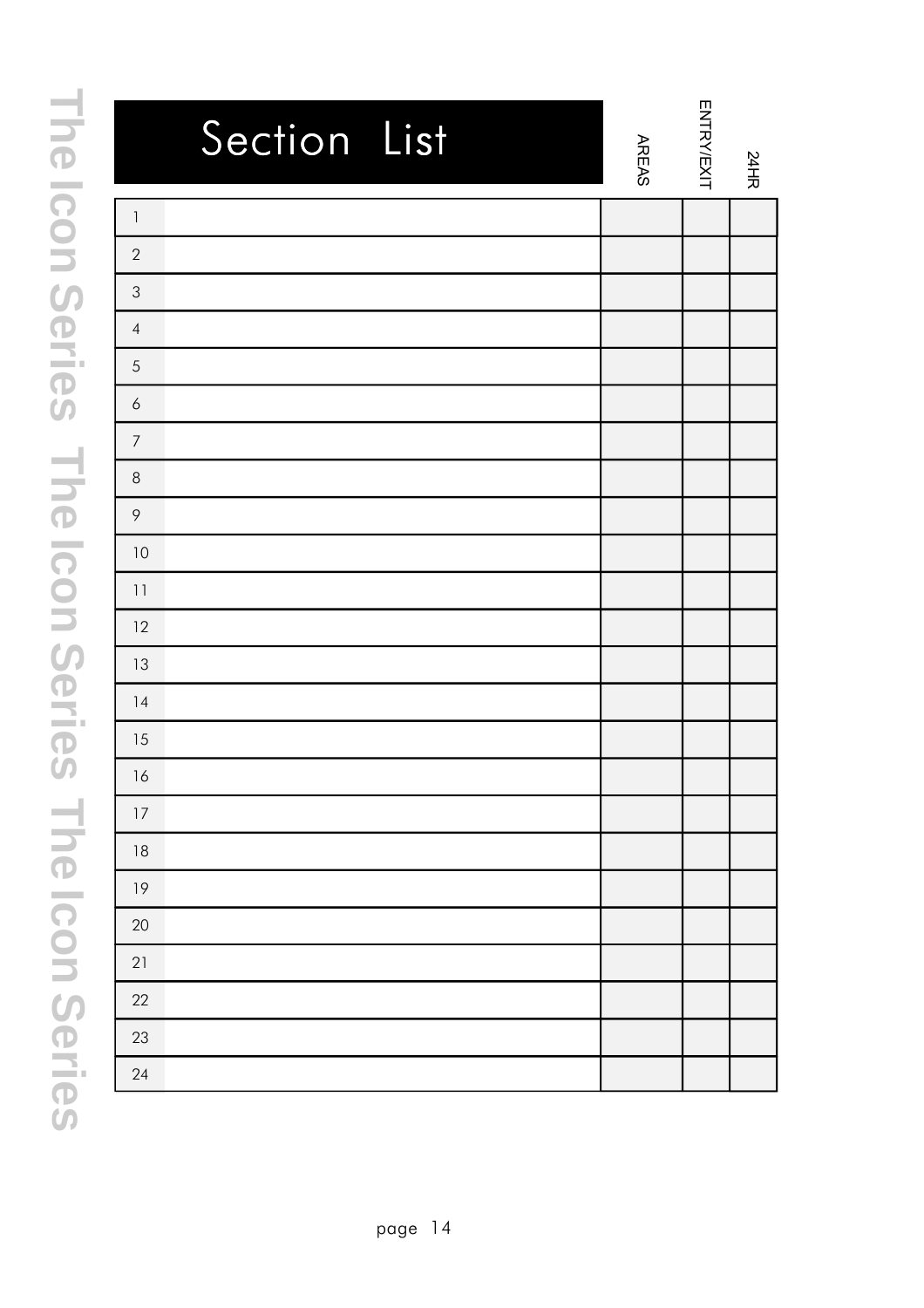| Section List | <b>AREAS</b> | ENTRY/EXIT | 24HR |
|--------------|--------------|------------|------|
| 25           |              |            |      |
| 26           |              |            |      |
| $27\,$       |              |            |      |
| 28           |              |            |      |
| 29           |              |            |      |
| 30           |              |            |      |
| 31           |              |            |      |
| 32           |              |            |      |
| 33           |              |            |      |
| 34           |              |            |      |
| 35           |              |            |      |
| 36           |              |            |      |
| 37           |              |            |      |
| 38           |              |            |      |
| 39           |              |            |      |
| 40           |              |            |      |
| 41           |              |            |      |
| $42\,$       |              |            |      |
| $43\,$       |              |            |      |
| $44\,$       |              |            |      |
| $45\,$       |              |            |      |
| $46\,$       |              |            |      |
| $47\,$       |              |            |      |
| $\sqrt{48}$  |              |            |      |

# MOM **MCM Electronics MCM Electronics MCM Electronics**